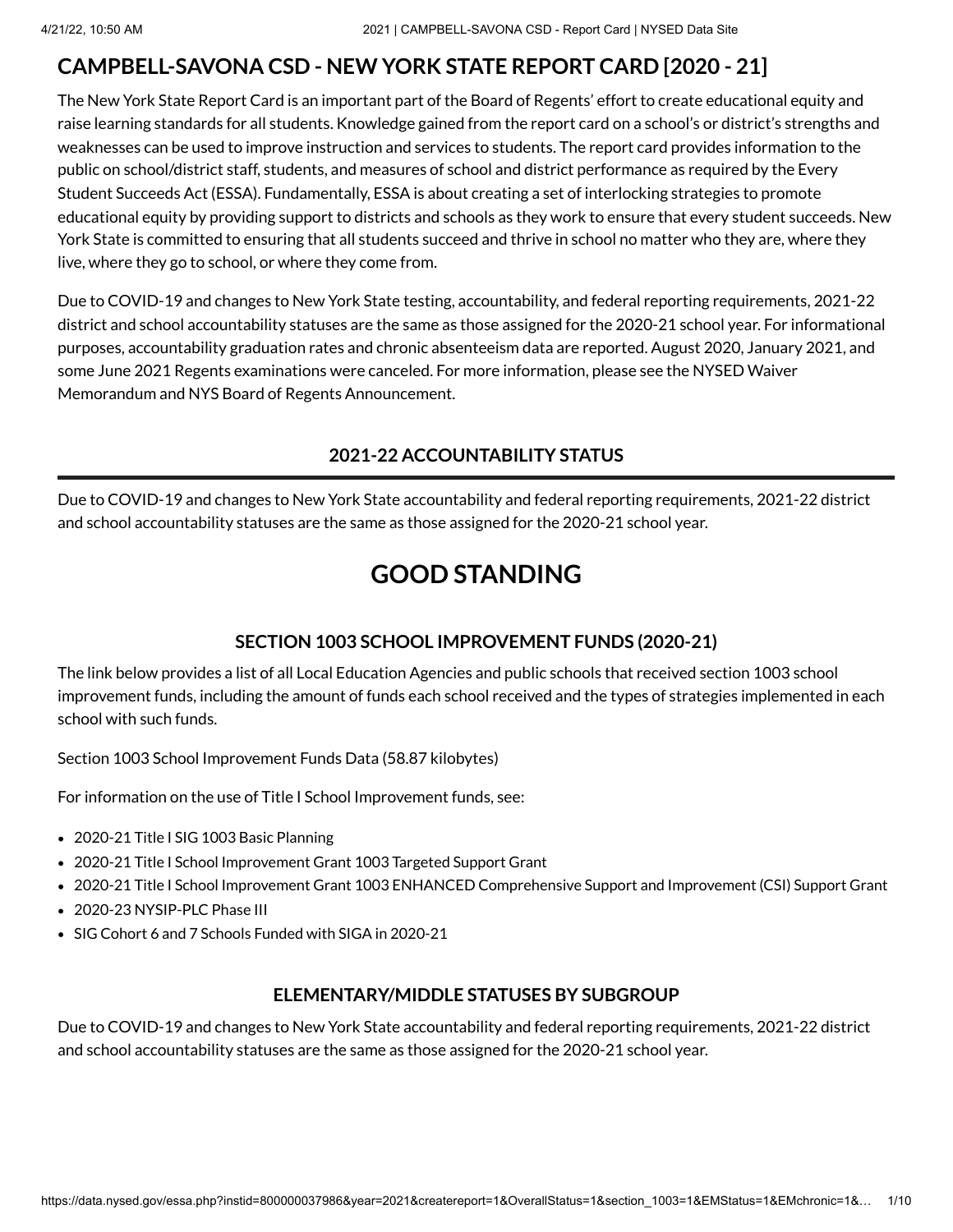| Subgroup                          | Status        |
|-----------------------------------|---------------|
| All Students                      | Good Standing |
| Hispanic or Latino                | Good Standing |
| White                             | Good Standing |
| <b>Students with Disabilities</b> | Good Standing |
| <b>Economically Disadvantaged</b> | Good Standing |

## **ELEMENTARY/MIDDLE CHRONIC ABSENTEEISM**

Accountability chronic absenteeism data are provided for informational purposes only in 2020-21 and are not used to make district or school accountability status determinations for the 2021-22 school year.

| Subgroup                                        | <b>Students Enrolled</b> | <b>Students Chronically Absent</b> | <b>Chronic Absenteeism Rate</b> |  |  |
|-------------------------------------------------|--------------------------|------------------------------------|---------------------------------|--|--|
| All Students                                    | 492                      | 98                                 | 19.9%                           |  |  |
| American Indian or Alaska Native                | 3                        |                                    |                                 |  |  |
| Asian or Native Hawaiian/Other Pacific Islander | 3                        |                                    |                                 |  |  |
| Hispanic or Latino                              | 15                       | -                                  |                                 |  |  |
| Multiracial                                     | 11                       |                                    |                                 |  |  |
| White                                           | 460                      | 85                                 | 18.5%                           |  |  |
| English Language Learners                       | 1                        |                                    |                                 |  |  |
| <b>Students with Disabilities</b>               | 95                       | 24                                 | 25.3%                           |  |  |
| <b>Economically Disadvantaged</b>               | 258                      | 77                                 | 29.8%                           |  |  |

#### **SECONDARY STATUSES BY SUBGROUP**

Due to COVID-19 and changes to New York State accountability and federal reporting requirements, 2021-22 district and school accountability statuses are the same as those assigned for the 2020-21 school year.

| Subgroup                          | Status        |
|-----------------------------------|---------------|
| All Students                      | Good Standing |
| White                             | Good Standing |
| <b>Students with Disabilities</b> | Good Standing |
| <b>Economically Disadvantaged</b> | Good Standing |

## **SECONDARY GRADUATION RATE**

Accountability graduation rate data are provided for informational purposes only in 2020-21 and are not used to make district or school accountability status determinations for the 2021-22 school year.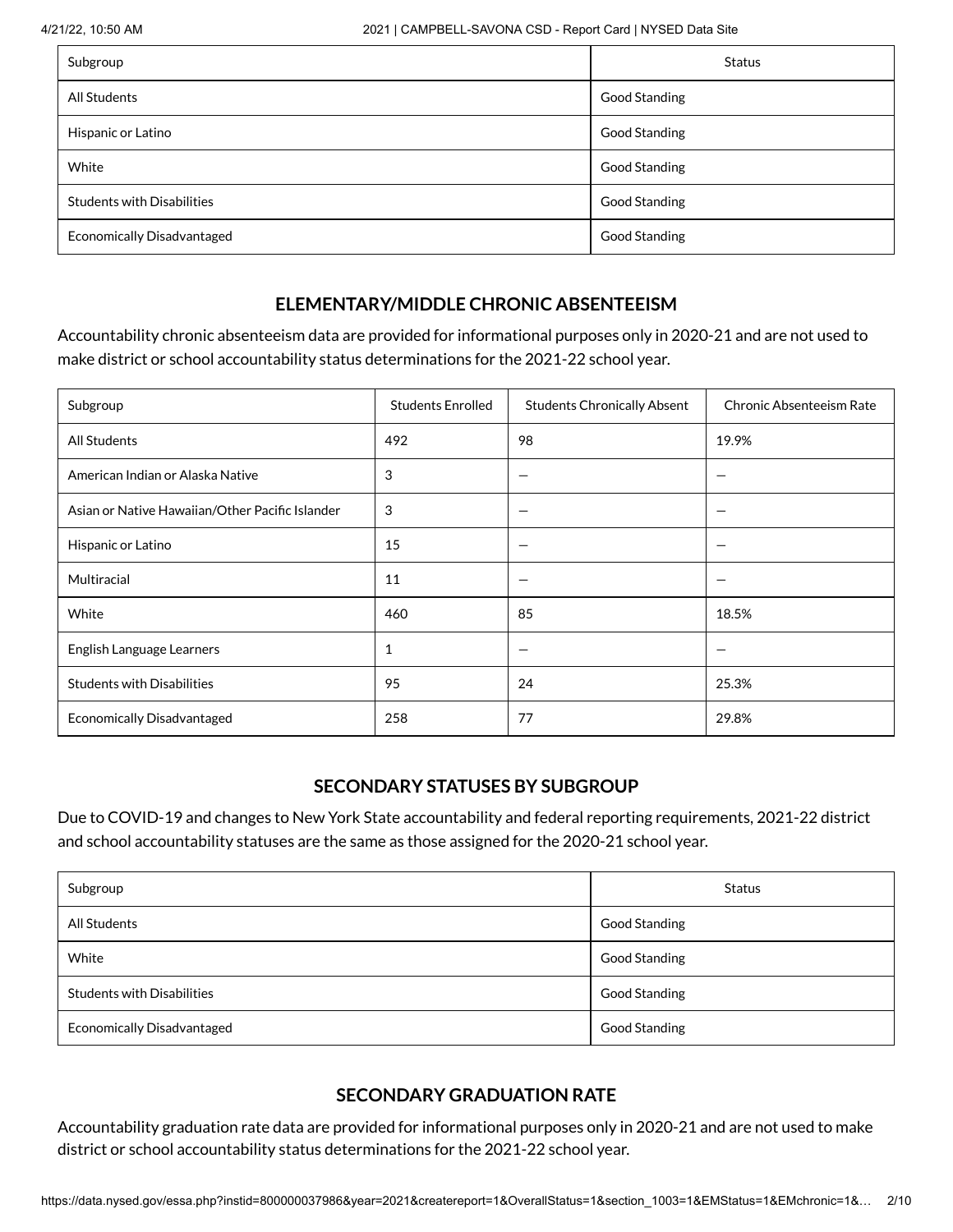#### 4/21/22, 10:50 AM 2021 | CAMPBELL-SAVONA CSD - Report Card | NYSED Data Site

| Subgroup                                        | Cohort | Number In Cohort    | Number Graduated         | <b>Grad Rate</b>         |
|-------------------------------------------------|--------|---------------------|--------------------------|--------------------------|
|                                                 | 4-Year | 73                  | 69                       | 94.5%                    |
| All Students                                    | 5-Year | 62                  | 56                       | 90.3%                    |
|                                                 | 6-Year | 65                  | 63                       | 96.9%                    |
|                                                 | 4-Year | $\mathbf{1}$        | -                        |                          |
| American Indian or Alaska Native                | 5-Year | $\mathsf{O}\xspace$ | $\qquad \qquad -$        | -                        |
|                                                 | 6-Year | $\mathsf{O}\xspace$ | $\qquad \qquad -$        | $\overline{\phantom{m}}$ |
|                                                 | 4-Year | $\mathsf{O}\xspace$ | -                        | $\overline{\phantom{m}}$ |
| Asian or Native Hawaiian/Other Pacific Islander | 5-Year | $\mathbf{1}$        | $\qquad \qquad -$        | -                        |
|                                                 | 6-Year | $\mathsf{O}\xspace$ | $\qquad \qquad -$        | -                        |
|                                                 | 4-Year | $\mathsf{O}\xspace$ | $\qquad \qquad -$        | $\overline{\phantom{m}}$ |
| <b>Black or African American</b>                | 5-Year | $\mathsf{O}\xspace$ | $\qquad \qquad -$        | -                        |
|                                                 | 6-Year | $\mathbf{1}$        | $\qquad \qquad$          |                          |
|                                                 | 4-Year | $\mathsf{O}\xspace$ | $\qquad \qquad -$        | $\qquad \qquad -$        |
| Hispanic or Latino                              | 5-Year | $\mathbf{1}$        | $\qquad \qquad -$        | $\overline{\phantom{m}}$ |
|                                                 | 6-Year | $\mathsf{O}\xspace$ | $\overline{\phantom{m}}$ | $\overline{\phantom{m}}$ |
|                                                 | 4-Year | $\mathsf{O}\xspace$ | —                        | $\qquad \qquad -$        |
| Multiracial                                     | 5-Year | $\overline{2}$      | $\overline{\phantom{m}}$ | $\qquad \qquad -$        |
|                                                 | 6-Year | $\mathsf{O}\xspace$ | -                        | $\overline{\phantom{m}}$ |
|                                                 | 4-Year | 72                  | 68                       | 94.4%                    |
| White                                           | 5-Year | 58                  | 53                       | 91.4%                    |
|                                                 | 6-Year | 64                  | 63                       | 98.4%                    |
|                                                 | 4-Year | $\mathsf{O}\xspace$ | $\overline{\phantom{0}}$ | $\overline{\phantom{m}}$ |
| English Language Learners                       | 5-Year | $\mathsf{O}\xspace$ | -                        | $\qquad \qquad -$        |
|                                                 | 6-Year | $\mathsf{O}\xspace$ | $\overline{\phantom{0}}$ | $\overline{\phantom{m}}$ |
|                                                 | 4-Year | $33^*$              | 26                       | 78.8%                    |
| <b>Students with Disabilities</b>               | 5-Year | 29                  | $\qquad \qquad -$        | $\qquad \qquad -$        |
|                                                 | 6-Year | 23                  | -                        | $\qquad \qquad -$        |
|                                                 | 4-Year | 40                  | 39                       | 97.5%                    |
| <b>Economically Disadvantaged</b>               | 5-Year | $59*$               | 55                       | 93.2%                    |
|                                                 | 6-Year | 33                  | 32                       | 97%                      |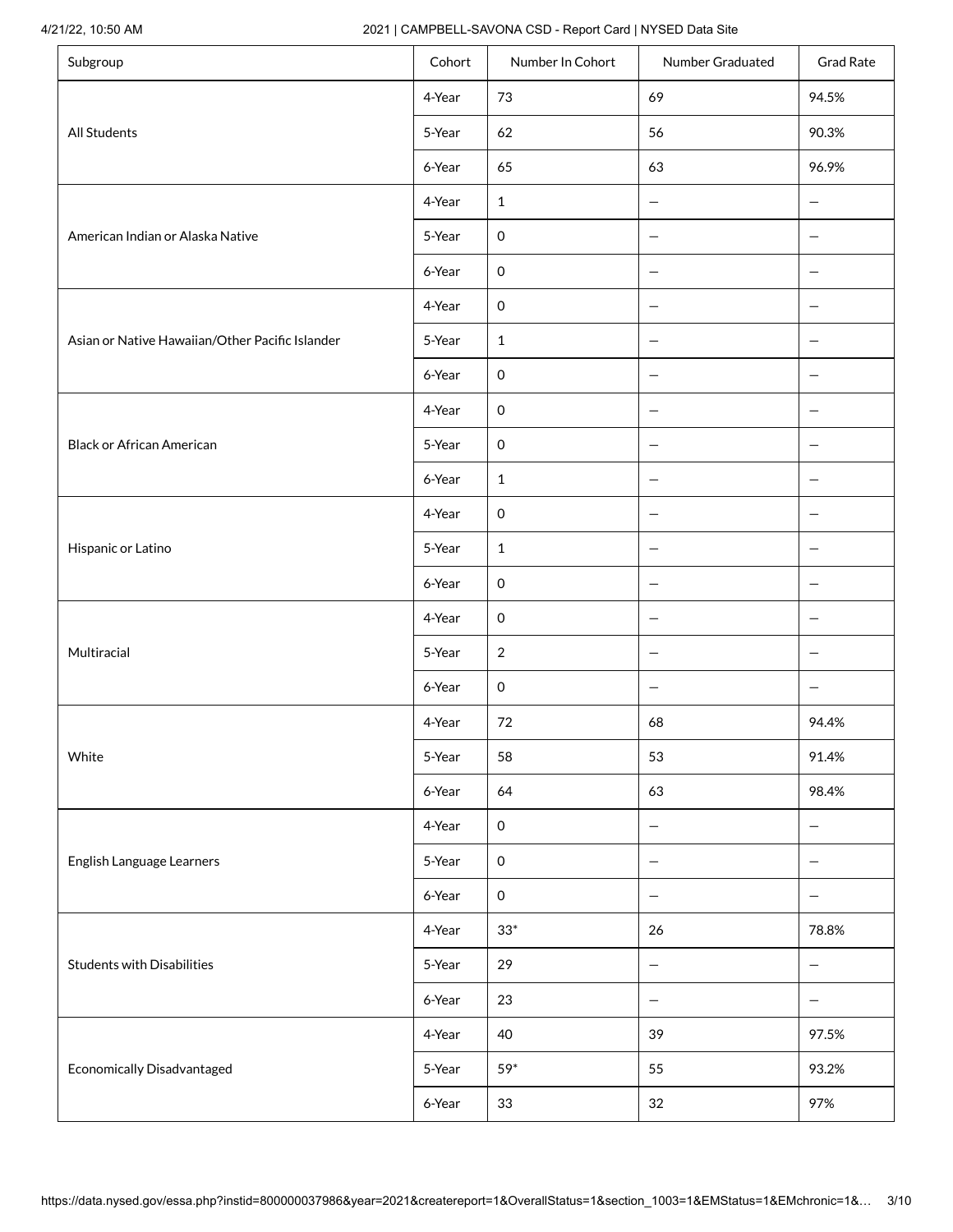#### 4/21/22, 10:50 AM 2021 | CAMPBELL-SAVONA CSD - Report Card | NYSED Data Site

\*Not enough students were in this subgroup in the current reporting year, so data for the current and the previous reporting year were combined.

#### **SECONDARY CHRONIC ABSENTEEISM**

Accountability chronic absenteeism data are provided for informational purposes only in 2020-21 and are not used to make district or school accountability status determinations for the 2021-22 school year.

| Subgroup                                        | <b>Students Enrolled</b> | <b>Students Chronically Absent</b> | Chronic Absenteeism Rate |
|-------------------------------------------------|--------------------------|------------------------------------|--------------------------|
| <b>All Students</b>                             | 249                      | 41                                 | 16.5%                    |
| Asian or Native Hawaiian/Other Pacific Islander | 1                        |                                    |                          |
| Multiracial                                     | 9                        |                                    |                          |
| White                                           | 239                      | 40                                 | 16.7%                    |
| <b>Students with Disabilities</b>               | 42                       | 11                                 | 26.2%                    |
| <b>Economically Disadvantaged</b>               | 122                      | 28                                 | 23%                      |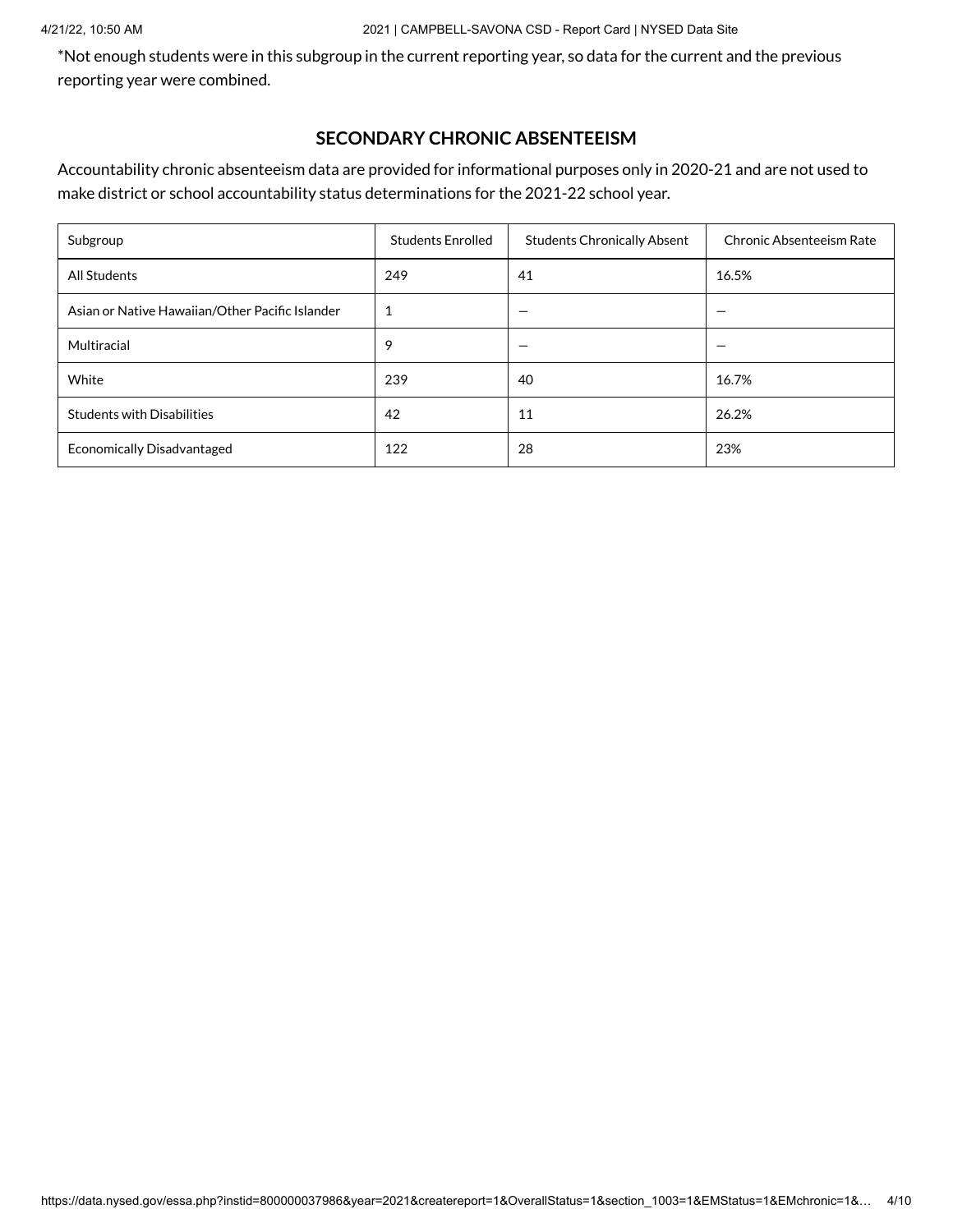## **NATIONAL ASSESSMENT OF EDUCATION PROGRESS (NAEP) RESULTS (2018-19)**

National Assessment of Education Progress (NAEP) are reported for statewide (New York State) and national results only. District- and school-level results are not reported for NAEP.

#### **NEW YORK STATE NAEP GRADE 4**

|                                           |                              |                                      | <b>READING</b>    |                                                                                      | <b>MATH</b> |        |                 |     |  |
|-------------------------------------------|------------------------------|--------------------------------------|-------------------|--------------------------------------------------------------------------------------|-------------|--------|-----------------|-----|--|
| <b>SUBGROUP</b>                           | <b>BELOW</b><br><b>BASIC</b> | <b>BASIC</b>                         | <b>PROFICIENT</b> | <b>BELOW</b><br><b>BASIC</b><br><b>ADVANCED</b><br><b>PROFICIENT</b><br><b>BASIC</b> |             |        | <b>ADVANCED</b> |     |  |
| <b>All Students</b>                       | 34%                          | 31%                                  | 26%               | 8%                                                                                   | 24%         | 40%    | 29%             | 8%  |  |
| Students with<br><b>Disabilities</b>      | 73%                          | 18%<br>7%                            |                   | 1%<br>61%                                                                            |             | 30%    | 7%              | 2%  |  |
| American Indian or<br>Alaska Native       | $\ast$<br>$\ast$<br>$\ast$   |                                      | $\ast$<br>$\ast$  |                                                                                      | $\ast$      | $\ast$ | $\ast$          |     |  |
| Asian                                     | 21%<br>27%                   |                                      | 34%               | 8%<br>17%                                                                            |             | 23%    | 43%             | 26% |  |
| Native Hawaiian/Other<br>Pacific Islander | $\ast$                       | $\ast$<br>$\ast$<br>$\ast$<br>$\ast$ |                   |                                                                                      | $\ast$      | $\ast$ | $\ast$          |     |  |
| <b>Black or African</b><br>American       | 53%                          | 31%<br>14%                           |                   | 2%                                                                                   | 43%         | 40%    | 16%             | 1%  |  |
| Hispanic or Latino                        | 45%                          | 32%                                  | 19%               | 4%                                                                                   | 33%         | 45%    | 19%             | 2%  |  |
| White                                     | 24%                          | 32%                                  | 33%               | 11%                                                                                  | 14%         | 39%    | 38%             | 9%  |  |
| Multiracial                               | 24%                          | 23%                                  | 35%               | 18%                                                                                  | 15%         | 42%    | 31%             | 12% |  |
| English Language<br>Learners              | 78%                          | 17%<br>4%                            |                   | $\ast$                                                                               | 51%         | 40%    | 8%              | 1%  |  |
| Economically<br>Disadvantaged             | 49%                          | 31%                                  | 17%               | 3%                                                                                   | 33%         | 43%    | 21%             | 3%  |  |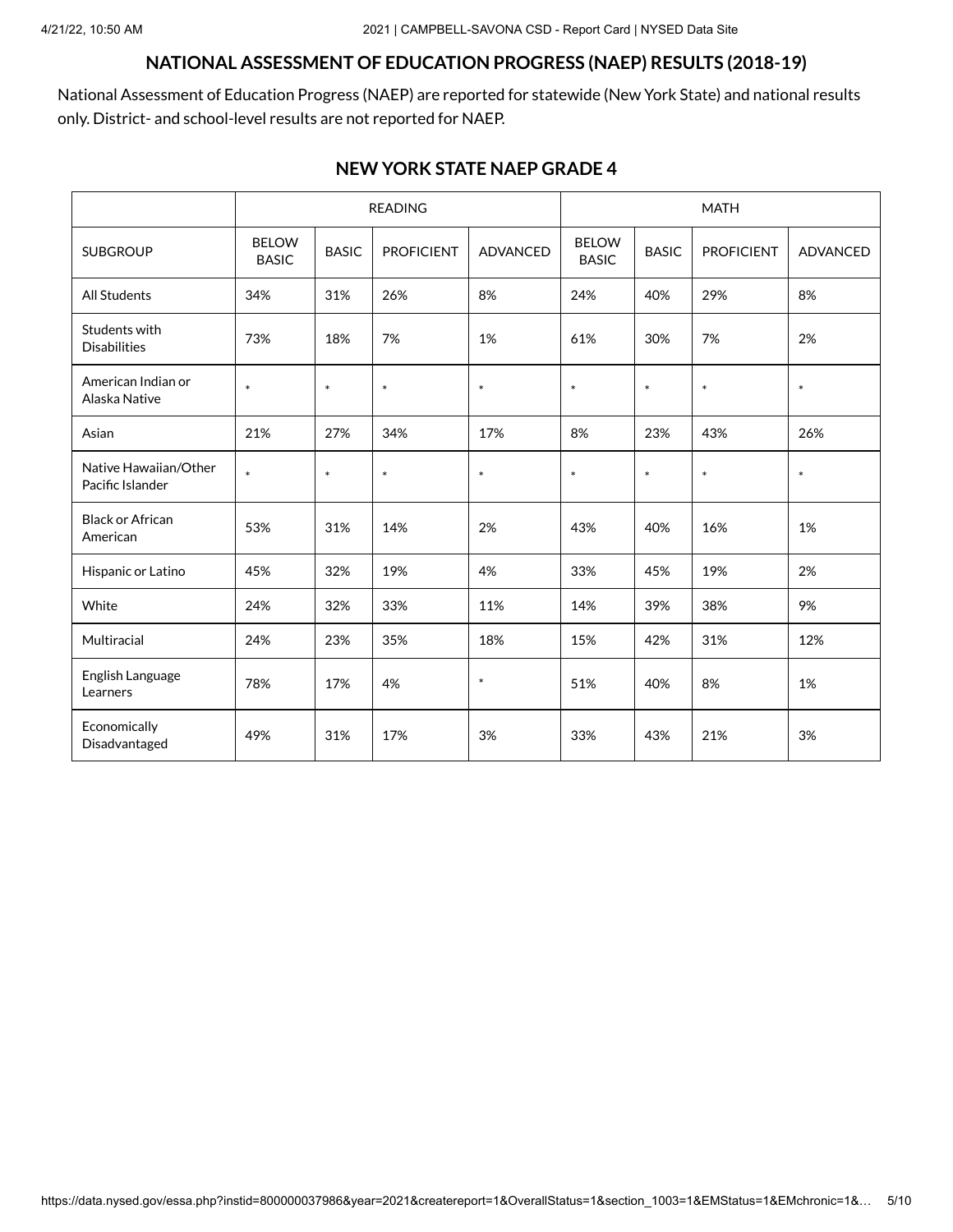|                                           |                              |                  | <b>READING</b>    |                 |                                                                   |        | <b>MATH</b> |                 |  |
|-------------------------------------------|------------------------------|------------------|-------------------|-----------------|-------------------------------------------------------------------|--------|-------------|-----------------|--|
| <b>SUBGROUP</b>                           | <b>BELOW</b><br><b>BASIC</b> | <b>BASIC</b>     | <b>PROFICIENT</b> | <b>ADVANCED</b> | <b>BELOW</b><br><b>PROFICIENT</b><br><b>BASIC</b><br><b>BASIC</b> |        |             | <b>ADVANCED</b> |  |
| All Students                              | 30%                          | 38%              | 28%               | 4%              | 34%                                                               | 32%    | 22%         | 11%             |  |
| Students with<br><b>Disabilities</b>      | 58%                          | 31%<br>10%       |                   | 1%              | 72%<br>22%                                                        |        | 5%          | 2%              |  |
| American Indian or<br>Alaska Native       | $\ast$                       | $\ast$<br>$\ast$ |                   | $\ast$          | $\ast$<br>$\ast$                                                  |        | $\ast$      | $\ast$          |  |
| Asian                                     | 21%                          | 33%              | 36%               | 10%             | 15%<br>25%                                                        |        | 29%         | 31%             |  |
| Native Hawaiian/Other<br>Pacific Islander | $\ast$                       | $\ast$           | $\ast$            | $\ast$          | $\ast$                                                            | $\ast$ | $\ast$      | $\ast$          |  |
| <b>Black or African</b><br>American       | 43%                          | 38%              | 17%               | 1%              | 55%                                                               | 30%    | 12%         | 3%              |  |
| Hispanic or Latino                        | 41%                          | 38%              | 19%               | 2%              | 49%                                                               | 35%    | 14%         | 3%              |  |
| White                                     | 20%                          | 39%              | 35%               | 6%              | 23%                                                               | 33%    | 29%         | 15%             |  |
| Multiracial                               | $\ast$                       | $\ast$           | $\ast$            | $\ast$          | $\ast$                                                            | $\ast$ | $\ast$      | $\ast$          |  |
| English Language<br>Learners              | 83%                          | 16%<br>1%        |                   | $\ast$          | 88%                                                               | 10%    | 2%          | $\ast$          |  |
| Economically<br>Disadvantaged             | 40%                          | 38%              | 20%               | 2%              | 47%                                                               | 32%    | 16%         | 5%              |  |

## **NEW YORK STATE NAEP GRADE 8**

\*There are not sufficient data for this subgroup.

## **NEW YORK STATE NAEP PARTICIPATION RATES**

|                                   | Grade 4 Participation Rate |      | Grade 8 Participation Rate |             |  |  |
|-----------------------------------|----------------------------|------|----------------------------|-------------|--|--|
|                                   | <b>READING</b>             | MATH | <b>READING</b>             | <b>MATH</b> |  |  |
| All Students                      | 89%                        | 89%  | 84%                        | 85%         |  |  |
| <b>Students with Disabilities</b> | 87%                        | 87%  | 92%                        | 95%         |  |  |
| English Language Learners         | 89%                        | 90%  | 88%                        | 90%         |  |  |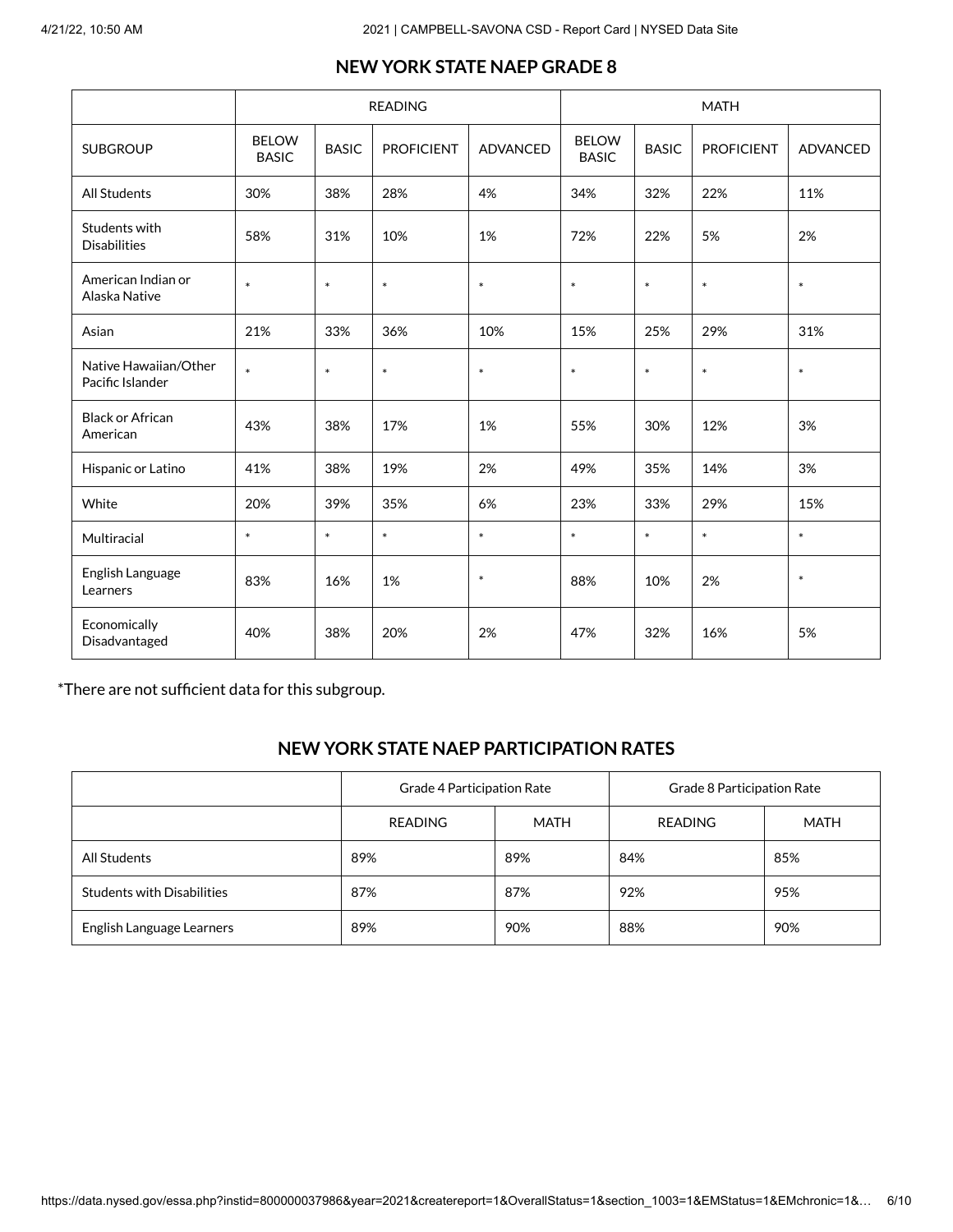### **NATIONAL NAEP GRADE 4**

|                                           |                              |              | <b>READING</b>    |                 |                              |              | <b>MATH</b> |                 |
|-------------------------------------------|------------------------------|--------------|-------------------|-----------------|------------------------------|--------------|-------------|-----------------|
| <b>SUBGROUP</b>                           | <b>BELOW</b><br><b>BASIC</b> | <b>BASIC</b> | <b>PROFICIENT</b> | <b>ADVANCED</b> | <b>BELOW</b><br><b>BASIC</b> | <b>BASIC</b> |             | <b>ADVANCED</b> |
| <b>All Students</b>                       | 35%                          | 31%          | 26%               | 9%              | 20%                          | 40%          | 32%         | 9%              |
| Students with<br><b>Disabilities</b>      | 70%                          | 9%<br>18%    |                   | 2%              | 51%                          |              | 14%         | 3%              |
| American Indian or<br>Alaska Native       | 50%<br>30%<br>17%            |              | 3%<br>32%         |                 | 43%                          | 22%          | 4%          |                 |
| Asian                                     | 18%<br>25%                   |              | 35%               | 22%<br>7%       |                              | 23%          | 41%         | 29%             |
| Native Hawaiian/Other<br>Pacific Islander | 45%                          | 31%          | 20%<br>4%<br>30%  |                 | 40%                          | 24%          | 5%          |                 |
| <b>Black or African</b><br>American       | 53%                          | 30%<br>15%   |                   | 3%              | 35%<br>45%                   |              | 18%         | 2%              |
| Hispanic or Latino                        | 46%                          | 31%          | 19%               | 4%              | 27%                          | 45%          | 24%         | 3%              |
| White                                     | 24%                          | 31%          | 32%               | 12%             | 12%                          | 36%          | 40%         | 12%             |
| Multiracial                               | 28%                          | 32%          | 29%               | 11%             | 17%                          | 40%          | 34%         | 10%             |
| English Language<br>Learners              | 65%                          | 25%<br>8%    |                   | 1%              | 41%                          |              | 15%         | 1%              |
| Economically<br>Disadvantaged             | 48%                          | 31%          | 18%               | 3%              | 29%                          | 45%          | 23%         | 3%              |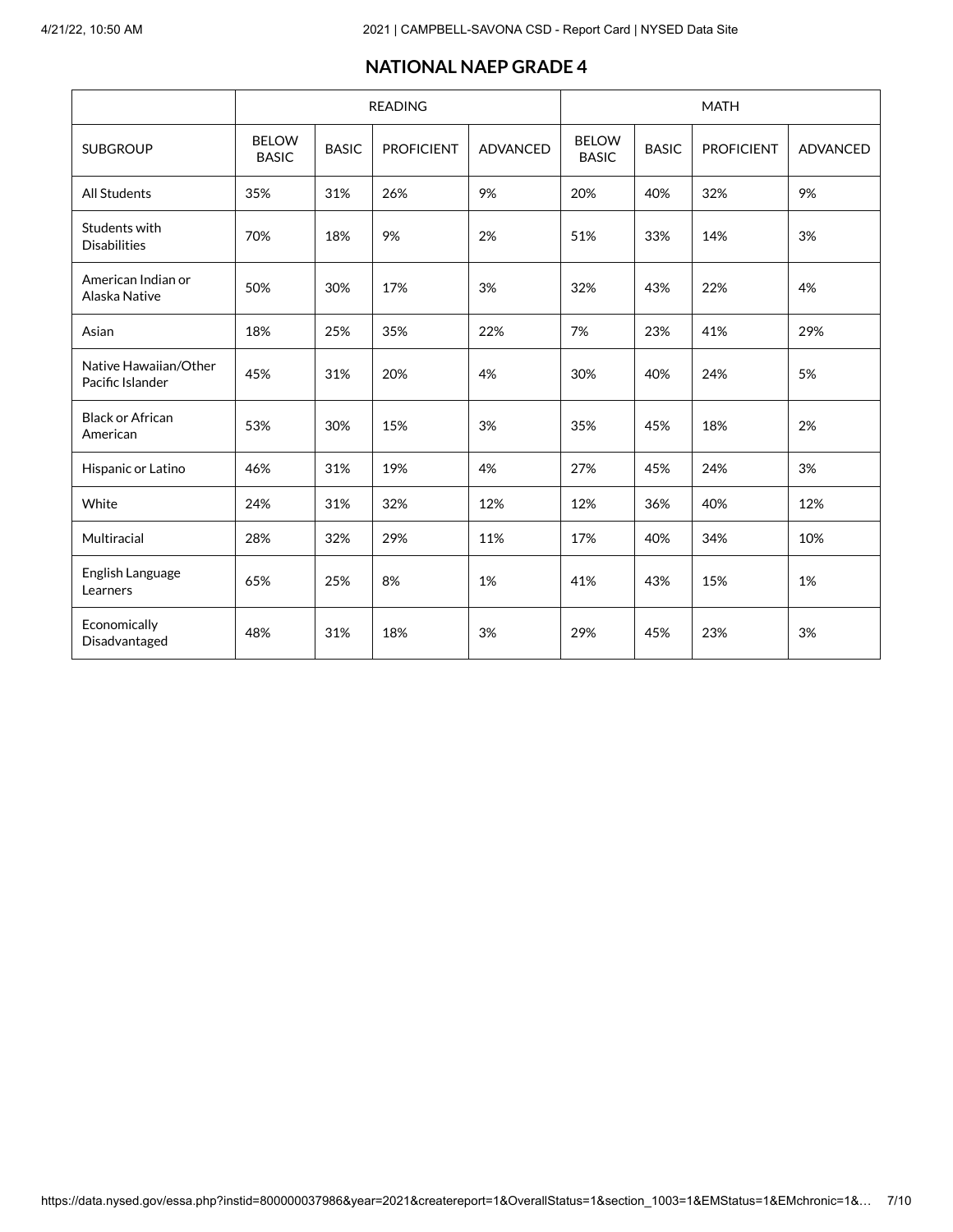|                                           |                              |              | <b>READING</b>    |                            | <b>MATH</b>                  |              |                   |          |  |  |
|-------------------------------------------|------------------------------|--------------|-------------------|----------------------------|------------------------------|--------------|-------------------|----------|--|--|
| <b>SUBGROUP</b>                           | <b>BELOW</b><br><b>BASIC</b> | <b>BASIC</b> | <b>PROFICIENT</b> | <b>ADVANCED</b>            | <b>BELOW</b><br><b>BASIC</b> | <b>BASIC</b> | <b>PROFICIENT</b> | ADVANCED |  |  |
| <b>All Students</b>                       | 28%                          | 39%          | 29%               | 4%                         | 32%                          | 35%          | 23%               | 10%      |  |  |
| Students with<br><b>Disabilities</b>      | 64%                          | 27%          | 8%                | 1%                         | 68%                          | 23%          | 7%                | 2%       |  |  |
| American Indian or<br>Alaska Native       | 40%                          |              | 19%<br>41%        |                            | 1%<br>48%                    |              | 13%               | 3%       |  |  |
| Asian                                     | 13%                          | 30%          | 43%               | 13%                        | 12%                          | 24%<br>31%   |                   | 33%      |  |  |
| Native Hawaiian/Other<br>Pacific Islander | 38%<br>38%                   |              | 23%<br>2%         |                            | 47%                          | 34%          | 15%               | 4%       |  |  |
| <b>Black or African</b><br>American       | 47%                          | 39%          | 14%               | 1%                         | 54%                          | 33%          | 11%               | 2%       |  |  |
| Hispanic or Latino                        | 38%                          | 40%          | 20%               | 1%                         | 43%                          | 37%          | 16%               | 3%       |  |  |
| White                                     | 19%                          | 39%          | 36%               | 5%                         | 21%                          | 36%          | 30%               | 13%      |  |  |
| Multiracial                               | 24%                          | 40%          | 31%               | 5%                         | 28%                          | 36%          | 25%               | 11%      |  |  |
| English Language<br>Learners              | 73%                          | 24%          | 3%                | $\ast$<br>22%<br>73%<br>4% |                              |              | 1%                |          |  |  |
| Economically<br>Disadvantaged             | 40%                          | 40%          | 18%               | 1%                         | 46%                          | 36%          | 15%               | 3%       |  |  |

## **NATIONAL NAEP GRADE 8**

\*There are not sufficient data for this subgroup.

## **NATIONAL NAEP PARTICIPATION RATES**

|                                   | Grade 4 Participation Rate |      | Grade 8 Participation Rate |      |  |  |
|-----------------------------------|----------------------------|------|----------------------------|------|--|--|
|                                   | <b>READING</b>             | MATH | <b>READING</b>             | MATH |  |  |
| All Students                      | 93%                        | 93%  | 91%                        | 92%  |  |  |
| <b>Students with Disabilities</b> | 89%                        | 90%  | 90%                        | 92%  |  |  |
| English Language Learners         | 94%                        | 95%  | 92%                        | 93%  |  |  |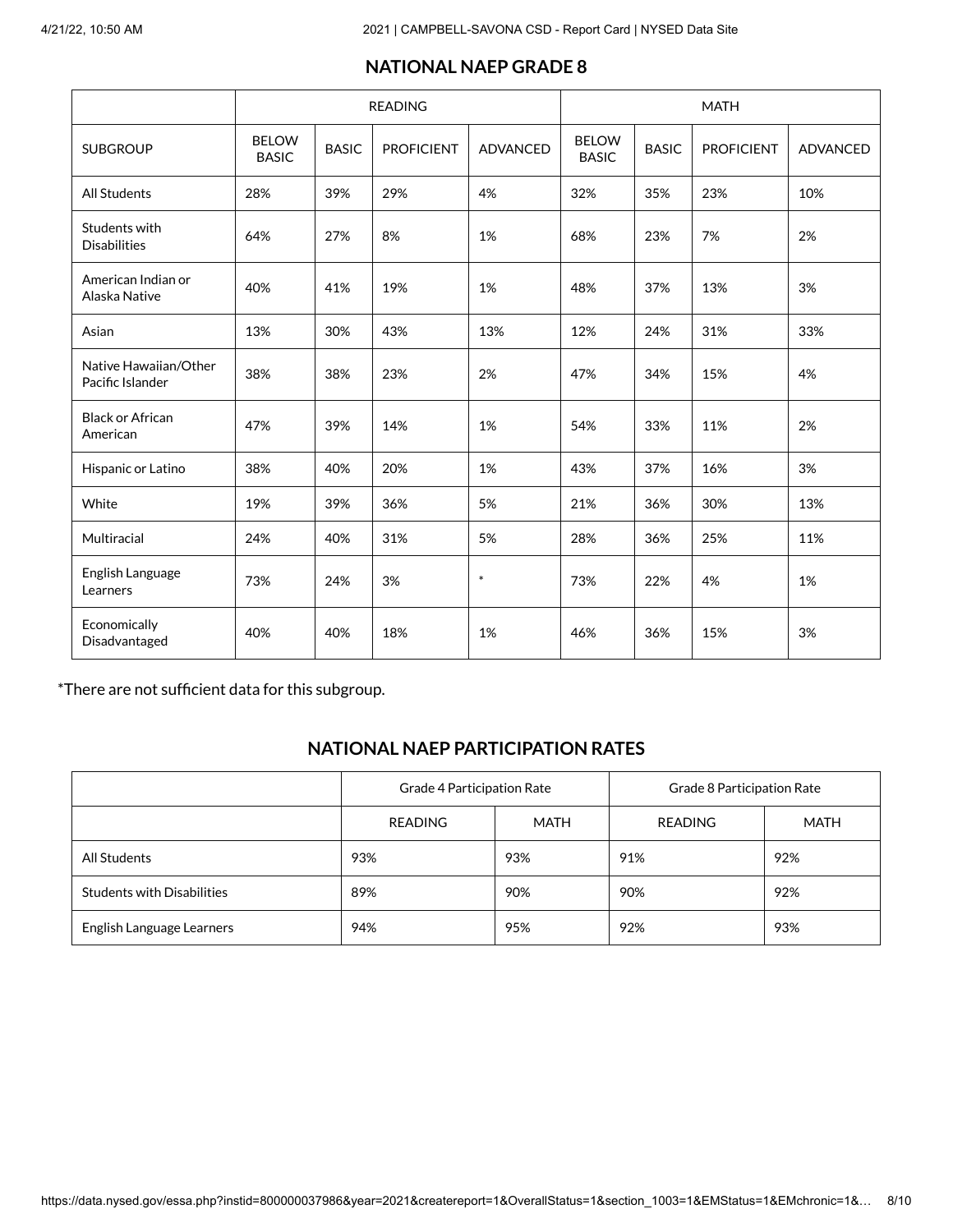## **TOTAL COHORT GRADUATION RATE (2020-21)**

Graduation Rate data are for students who first entered grade 9, four years prior to this reporting year. Graduates are as of August following the close of the reporting year. Click on High School [Graduation](https://data.nysed.gov/gradrate.php?instid=800000037986&year=2021&cohortgroup=0) Rate Data report to see district and state comparisons and to filter on gender, ethnicity, and other student subgroups or by 5- and 6-year graduation rates.

| Subgroup                                              | Total               |                   | <b>GRAD</b><br><b>RATE</b> |                          | <b>REGENTS</b><br><b>WITH</b><br><b>ADVANCED</b><br><b>DESIGNATION</b> |                     | <b>REGENTS</b><br><b>DIPLOMA</b> |                | <b>LOCAL</b><br><b>DIPLOMA</b> |                     | <b>NON</b><br><b>DIPLOMA</b><br><b>CRED</b> |                          | <b>STILL</b><br><b>ENROLLED</b> |                   | <b>GED</b><br><b>TRANSFER</b> |                          | <b>DROPOUT</b> |
|-------------------------------------------------------|---------------------|-------------------|----------------------------|--------------------------|------------------------------------------------------------------------|---------------------|----------------------------------|----------------|--------------------------------|---------------------|---------------------------------------------|--------------------------|---------------------------------|-------------------|-------------------------------|--------------------------|----------------|
|                                                       |                     | #                 | $\%$                       | #                        | $\%$                                                                   | #                   | $\%$                             | #              | %                              | #                   | $\%$                                        | #                        | %                               | #                 | $\%$                          | #                        | $\%$           |
| <b>All Students</b>                                   | 68                  | 63                | 93%                        | 15                       | 22%                                                                    | 44                  | 65%                              | 4              | 6%                             | $\mathbf 0$         | 0%                                          | $\overline{2}$           | 3%                              | 0                 | 0%                            | 3                        | 4%             |
| Female                                                | 39                  | 37                | 95%                        | 11                       | 28%                                                                    | 24                  | 62%                              | $\overline{2}$ | 5%                             | $\mathbf 0$         | 0%                                          | $\mathbf 0$              | 0%                              | $\mathbf 0$       | 0%                            | 2                        | 5%             |
| Male                                                  | 29                  | 26                | 90%                        | 4                        | 14%                                                                    | 20                  | 69%                              | $\overline{2}$ | 7%                             | $\mathbf 0$         | 0%                                          | $\overline{2}$           | 7%                              | $\mathbf 0$       | 0%                            | $\mathbf{1}$             | 3%             |
| American<br>Indian or Alaska<br>Native                | 0                   | 0                 | 0%                         | $\mathbf 0$              | 0%                                                                     | $\mathbf 0$         | 0%                               | 0              | 0%                             | $\mathbf 0$         | 0%                                          | 0                        | 0%                              | 0                 | 0%                            | $\mathbf 0$              | 0%             |
| Asian or Native<br>Hawaiian/Other<br>Pacific Islander | 0                   | $\Omega$          | 0%                         | $\mathbf 0$              | 0%                                                                     | $\mathbf 0$         | 0%                               | 0              | 0%                             | $\mathbf 0$         | 0%                                          | $\Omega$                 | 0%                              | $\Omega$          | 0%                            | $\mathbf 0$              | 0%             |
| <b>Black or African</b><br>American                   | $\mathbf 0$         | $\mathbf 0$       | 0%                         | $\mathbf 0$              | 0%                                                                     | $\mathbf 0$         | 0%                               | 0              | 0%                             | $\mathbf 0$         | 0%                                          | 0                        | 0%                              | 0                 | 0%                            | $\mathbf 0$              | 0%             |
| Hispanic or<br>Latino                                 | 0                   | $\Omega$          | 0%                         | $\mathbf 0$              | 0%                                                                     | 0                   | 0%                               | $\Omega$       | 0%                             | $\mathbf 0$         | 0%                                          | 0                        | 0%                              | $\mathbf 0$       | 0%                            | $\mathbf 0$              | 0%             |
| White                                                 | 66                  |                   |                            | $\overline{\phantom{0}}$ | $\equiv$                                                               | $\equiv$            | $\equiv$                         | —              | $\overline{\phantom{0}}$       | $\equiv$            | $\equiv$                                    | $\overline{\phantom{0}}$ | $\equiv$                        | $\equiv$          | $\overline{\phantom{m}}$      | $\overline{\phantom{0}}$ | $\equiv$       |
| Multiracial                                           | $\overline{2}$      | $\qquad \qquad -$ |                            | $\qquad \qquad -$        | -                                                                      | -                   | -                                | —              | $\qquad \qquad -$              | $\qquad \qquad -$   | $\overline{\phantom{0}}$                    | $\overline{\phantom{0}}$ |                                 | $\qquad \qquad -$ | $\overline{\phantom{m}}$      | -                        | —              |
| General<br>Education<br>Students                      | 59                  | 58                | 98%                        | 15                       | 25%                                                                    | 40                  | 68%                              | 3              | 5%                             | 0                   | 0%                                          | $\mathbf 0$              | 0%                              | 0                 | 0%                            | $\mathbf{1}$             | 2%             |
| Students with<br><b>Disabilities</b>                  | 9                   | 5                 | 56%                        | $\mathbf 0$              | 0%                                                                     | 4                   | 44%                              | $\mathbf{1}$   | 11%                            | $\mathbf 0$         | 0%                                          | 2                        | 22%                             | 0                 | 0%                            | $\overline{2}$           | 22%            |
| English<br>Language<br>Learner                        | 0                   | 0                 | 0%                         | 0                        | 0%                                                                     | 0                   | 0%                               | 0              | 0%                             | $\mathbf 0$         | 0%                                          | 0                        | 0%                              | 0                 | 0%                            | 0                        | 0%             |
| Non-English<br>Language<br>Learner                    | 68                  | 63                | 93%                        | 15                       | 22%                                                                    | 44                  | 65%                              | $\overline{4}$ | 6%                             | $\mathbf 0$         | 0%                                          | $\overline{2}$           | 3%                              | $\mathbf 0$       | 0%                            | 3                        | 4%             |
| Economically<br>Disadvantaged                         | 36                  | 32                | 89%                        | $\overline{2}$           | 6%                                                                     | 26                  | 72%                              | $\overline{4}$ | 11%                            | $\mathsf{O}\xspace$ | 0%                                          | $\mathbf{1}$             | 3%                              | $\mathbf 0$       | 0%                            | 3                        | 8%             |
| Not<br>Economically<br>Disadvantaged                  | 32                  | 31                | 97%                        | 13                       | 41%                                                                    | 18                  | 56%                              | $\mathsf{O}$   | 0%                             | $\mathsf{O}\xspace$ | 0%                                          | $1\,$                    | 3%                              | $\mathbf 0$       | 0%                            | $\mathbf 0$              | 0%             |
| Migrant                                               | $\mathsf{O}\xspace$ | $\mathbf 0$       | 0%                         | $\mathsf{O}\xspace$      | 0%                                                                     | $\mathsf{O}\xspace$ | 0%                               | $\mathbf 0$    | 0%                             | $\mathbf 0$         | 0%                                          | $\mathbf 0$              | 0%                              | $\mathbf 0$       | 0%                            | $\mathsf{O}\xspace$      | 0%             |
| Not Migrant                                           | 68                  | 63                | 93%                        | 15                       | 22%                                                                    | 44                  | 65%                              | 4              | 6%                             | $\mathsf 0$         | 0%                                          | $\overline{2}$           | 3%                              | $\mathsf{O}$      | 0%                            | 3                        | $4%$           |

https://data.nysed.gov/essa.php?instid=800000037986&year=2021&createreport=1&OverallStatus=1&section\_1003=1&EMStatus=1&EMchronic=1&... 9/10